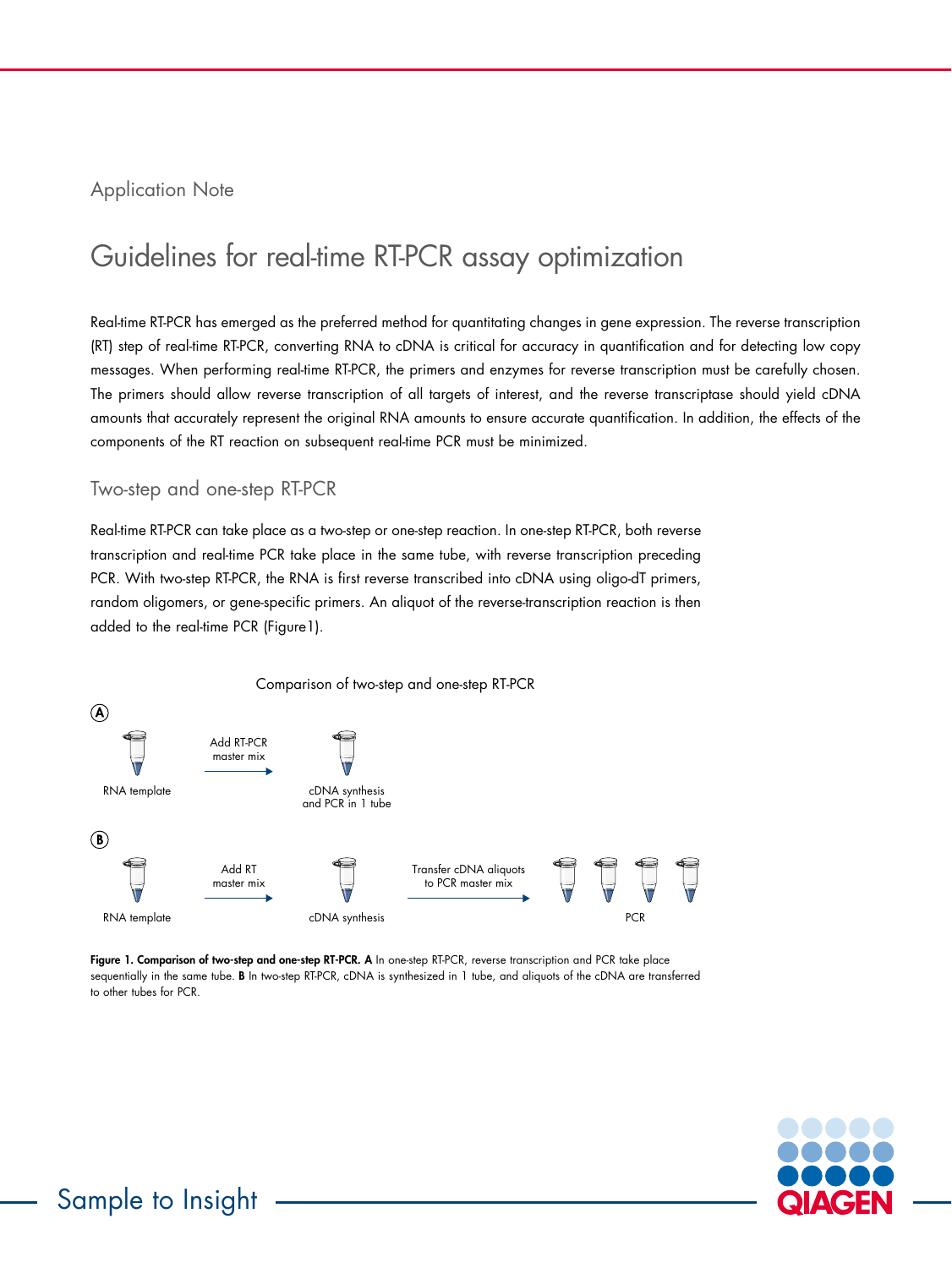Two-step RT-PCR uncouples cDNA synthesis and the subsequent real-time PCR reaction, making it possible to optimize the two reactions separately and choose between different types of RT primers, depending on experimental need. The ability to use oligo-dT primers or random oligomers for reverse transcription means that all different transcripts can be transcribed in a single RT reaction. In addition, precious RNA samples can be immediately transcribed into more stable cDNA for later use and long-term storage.

With fewer handling steps, one-step RT-PCR is easy to automate, reduces the chance of pipetting errors and contamination. One-step RT-PCR is a strong choice for quantitating the same gene(s)' expression repeatedly, for example, in high-throughput screening and diagnostic settings. (Table 1).

Table 1. Advantages of different RT-PCR procedures

| Procedure       | Advantages                                |  |
|-----------------|-------------------------------------------|--|
| Two-step RT-PCR | • Multiple PCRs from a single RT reaction |  |
|                 | • Flexibility with RT primer choice       |  |
|                 | • Enables long-term storage of cDNA       |  |
| One-step RT-PCR | • Easy handling                           |  |
|                 | • Fast procedure                          |  |
|                 | • High reproducibility                    |  |
|                 | • Low contamination risk                  |  |

## Choice of RT primers

There are three RT primer options - oligo-dT primers (typically 13–18mers), random oligomers (such as hexamers, octamers, or nonamers), and gene-specific primers. One-step RT-PCR is always performed with gene-specific primers as the downstream PCR primer is also the primer for reverse transcription. In two-step RT-PCR, the three types of primers, or combinations thereof, can be used for reverse transcription.

If oligo-dT primers are used, only mRNAs will be reverse transcribed starting from the poly-A tail at the 3' end. Oligo-dT primers are a popular choice for constructing cDNA libraries from eukaryotic mRNA as they bring the possibility of full length copies of mRNA.

Random oligomers enable reverse transcription from the entire RNA population (I.e. rRNA, tRNA, miRNA or non-Eukaryotic RNA). Random oligomers initiate reverse transcription from several positions within the RNA molecule. When used alone, random oligomers can lead to relatively short cDNA, but when used in combination with Oligo-dT primers, the random nature of the reverse transcription initiation can compensate for Oligo-dT primer, 3' end bias. A mix of random and oligo-dT primers, can produce a cDNA library covering all transcript sequences, including both 5' and 3' regions, improving cDNA synthesis for detection.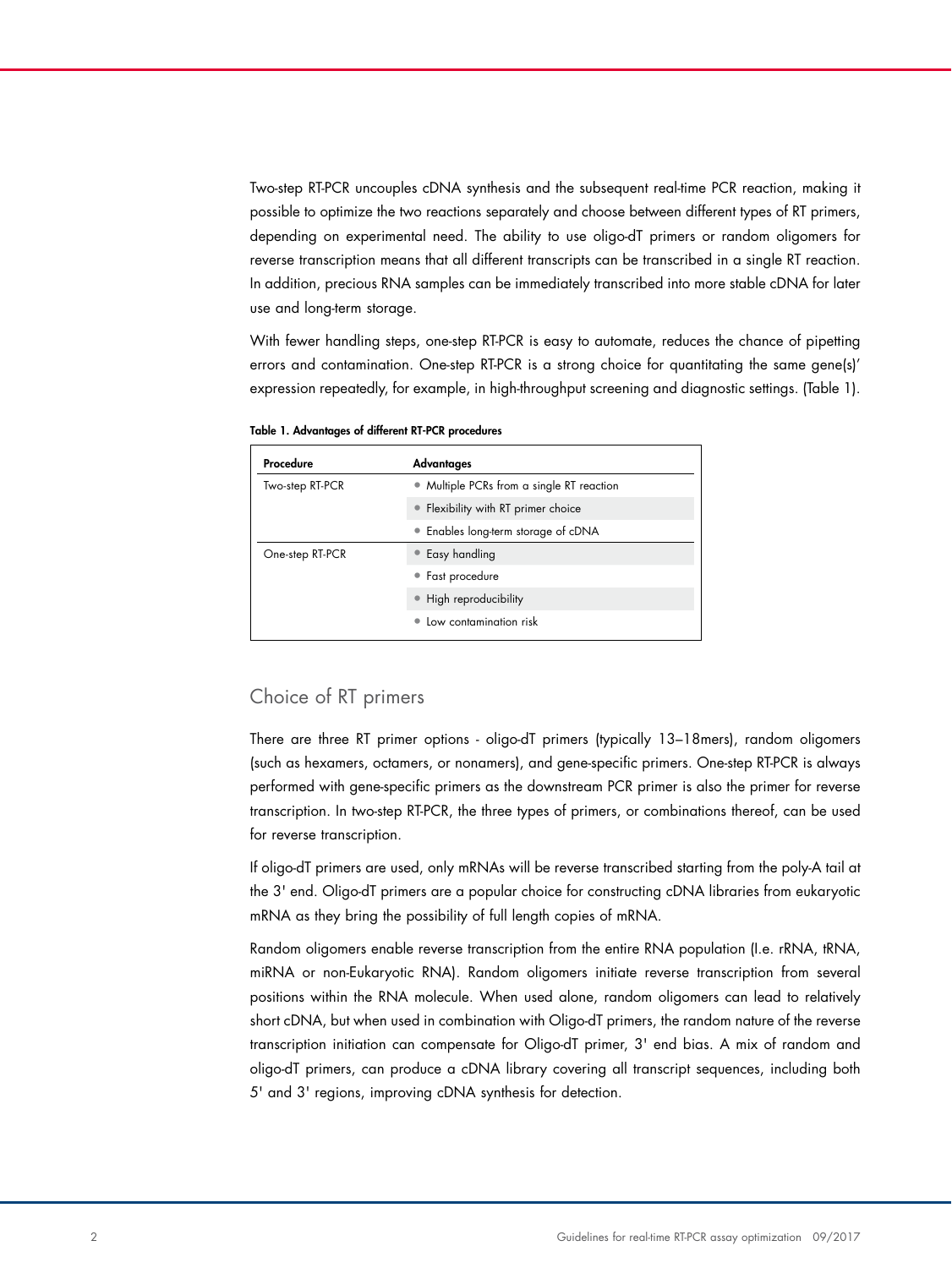Gene specific primers are designed based on known sequences of the target RNA. Gene specific primers increase sensitivity, as all of the reverse transcription activity is directed to a specific message.

A universal priming method for the RT step of real-time two-step RT-PCR should allow amplification and detection of any PCR product regardless of transcript length and amplicon position, and achieve this with high sensitivity and reproducibility (Table 2).

|  | Table 2. Suitability of primer types for RT-PCR |  |  |  |  |  |
|--|-------------------------------------------------|--|--|--|--|--|
|--|-------------------------------------------------|--|--|--|--|--|

| Application                                   | Recommended type of primer                                                                                                                                                                        |  |
|-----------------------------------------------|---------------------------------------------------------------------------------------------------------------------------------------------------------------------------------------------------|--|
| RT-PCR of specific transcript:                | Gene-specific primer gives highest selectivity and only the RNA<br>molecule of choice will be reverse transcribed                                                                                 |  |
| RT-PCR of long amplicon:                      | Oligo-dT or gene-specific primers                                                                                                                                                                 |  |
| RT-PCR of an amplicon within long transcript: | Gene-specific primers, random oligomers, or a mixture of oligo-dT<br>primers and random nonamers (see section 8.1.1) are recommended<br>so that cDNA covering the complete transcript is produced |  |

# Effect of RT volume added to two-step RT-PCR

In two-step RT-PCR, the addition of the completed reverse-transcription reaction to the subsequent amplification reaction transfers not only cDNA template, but also salts, dNTPs, and RT enzyme. The RT reaction buffer, which has a different salt composition to that of the real-time PCR buffer, can adversely affect real-time PCR performance. However, if the RT reaction forms 10% or less of the final real-time PCR volume, performance will not be significantly affected. Use of 3 µl of RT reaction in a 20 µl PCR (i.e., 15% of the final volume) can lead to significant inhibition of real-time PCR (Figure 3). We recommend testing dilutions of the RT reaction in real-time PCR to check the linearity of the assay. This helps to eliminate any inhibitory effects of the RT reaction mix that might affect accurate transcript quantification.



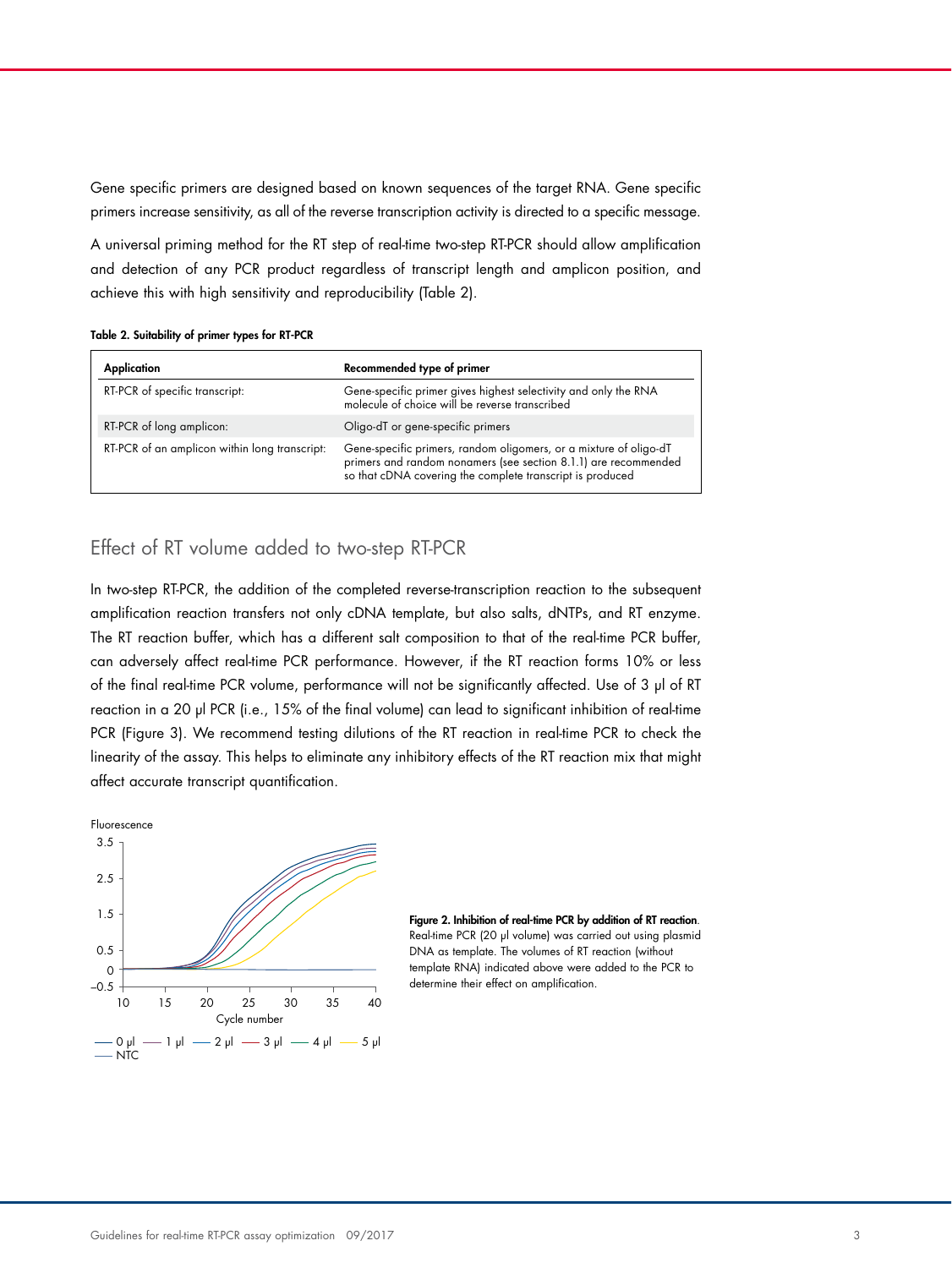# Effect of RNA secondary structure

RNA secondary structure can create a problem in transcribing full length RNA. Regions of RNA with complex secondary structure can cause the reverse transcriptase to stop or dissociate from the RNA template causing truncation or cDNA with internal deletions (Table 3).

| Cause                                                                                                           | <b>Effect on cDNA</b>                              | <b>RT-PCR result</b>                                        |  |  |  |
|-----------------------------------------------------------------------------------------------------------------|----------------------------------------------------|-------------------------------------------------------------|--|--|--|
| $\left[ \mathbf{A}\right]$<br>RT stops or dissociates cDNA<br>at RNA region with complex<br>secondary structure |                                                    | cDNA products missing primer-<br>binding site not amplified |  |  |  |
|                                                                                                                 | Truncated cDNA products                            |                                                             |  |  |  |
| ®)<br>RT skips RNA region with<br>complex secondary structure                                                   |                                                    | Shortened PCR products with<br>internal deletions           |  |  |  |
|                                                                                                                 | Shortened cDNA products with<br>internal deletions |                                                             |  |  |  |
| C)                                                                                                              |                                                    |                                                             |  |  |  |
| RT reads through                                                                                                |                                                    | Full-length RT-PCR products                                 |  |  |  |
| Full-length cDNA products                                                                                       |                                                    |                                                             |  |  |  |

Table 3. Effects of complex secondary structure on RT-PCR: RT effects

Truncated cDNA, missing the downstream primer-binding site, are not amplified during PCR. cDNAs with internal deletions are amplified and appear as shortened PCR products giving misleading results.

Problematic secondary structure in your RNA can be hard to predict, but high GC content in a target gene can indicate that RNA secondary structure will be difficult to melt apart. For this reason, an initial 5 minute, 65°C denaturation step to relax the RNA is common. Alternatively, using a specialized RT enzyme that moves through secondary structure with higher efficiency, even at standard RT incubation temperatures (37–42°C) would be advisable.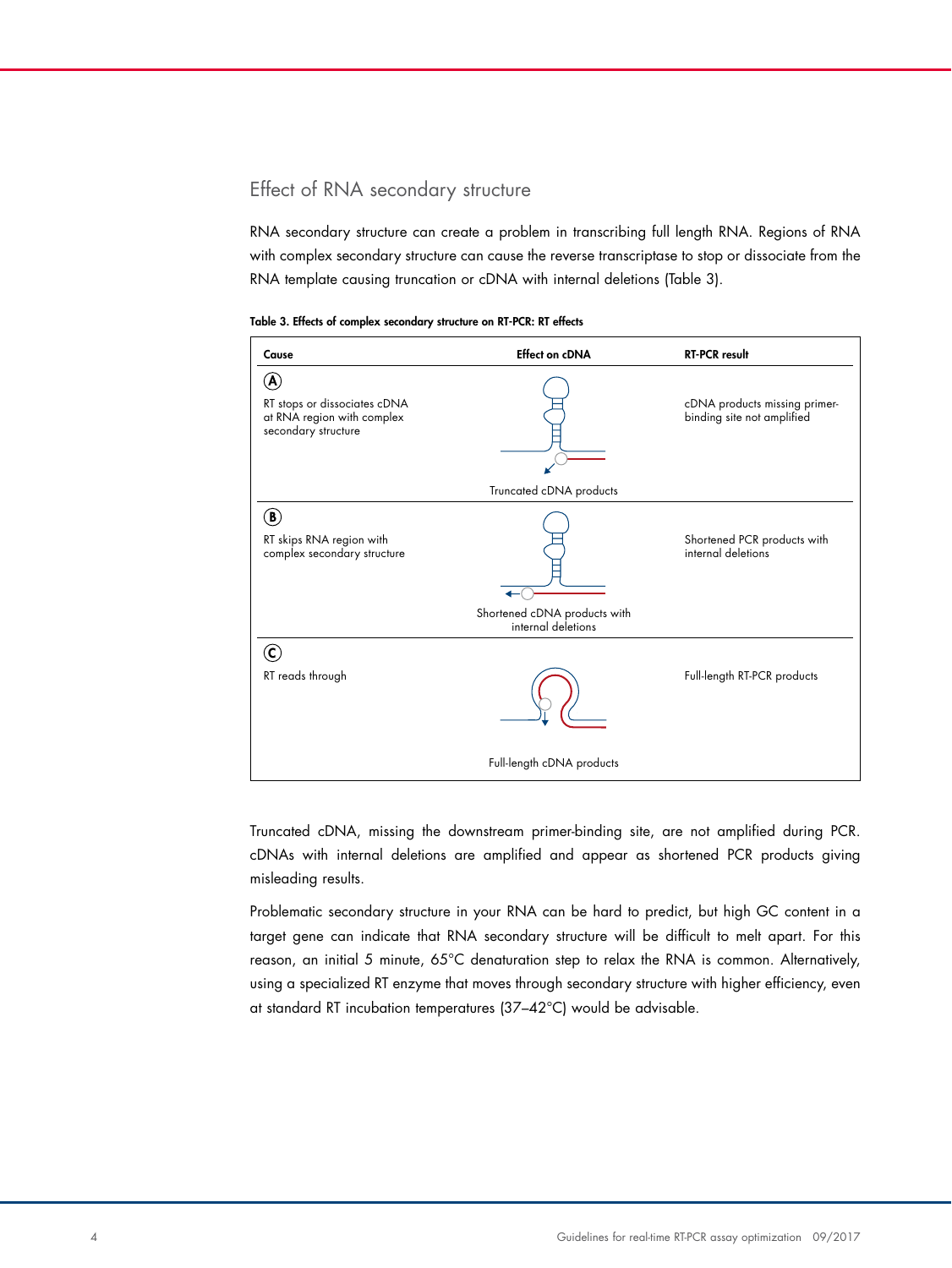### RT-PCR primer design

General primer-design rules for PCR are also applicable in RT-PCR to avoid mispriming and primer– dimer formation. These effects are even more pronounced in RT-PCR, where cDNAs produced during reverse transcription are more susceptible to nonspecific priming due to their single-stranded nature. Nonspecific priming in RT-PCR reduces the sensitivity of the process, leading to reduced yields of specific products or failure of the RT-PCR altogether.

Genomic DNA contamination in the RNA can cause a signal increase in the RT-PCR, if primers bind to the genomic sequence that initially codes for the transcript of interest. This leads to overquantification of the respective message. To avoid amplification of contaminating genomic DNA, primers for RT-PCR should be designed so that one half of the primer hybridizes to the 3' end of one exon and the other half to the 5' end of the adjacent exon. Such primers will anneal to cDNA synthesized from spliced mRNAs, but not to genomic DNA (Figure 3).  $\ddot{\phantom{1}}$ 

Alternatively, removing gDNA contamination is highly recommended, either by DNAse I treatment, or preferably by an integrated gDNA removal. This is done either during sample preparation, or cDNA synthesis, as provided by various commercially available kits. This is particularly useful, if efficient intron-exon spanning primers cannot be designed.



Figure 3. No coamplification of genomic DNA. Primer design to eliminate signals from contaminating genomic DNA. A Forward primer crosses an intron/exon boundary. B Reverse primer crosses an intron/exon boundary.

To detect amplification of contaminating DNA, RT-PCR primers should be designed to flank a region that contains at least one intron. Products amplified from cDNA (no introns) will be smaller than <u>.</u><br>those amplified from genomic DNA (containing introns). Size difference in products is used to detect the presence of contaminating DNA.

If only the mRNA sequence is known, choose primer annealing sites that are at least 300–400 bp apart. It is likely that fragments of this size from eukaryotic DNA contain splice junctions. As explained in the previous point, such primers may be used to detect DNA contamination.  $\triangleright$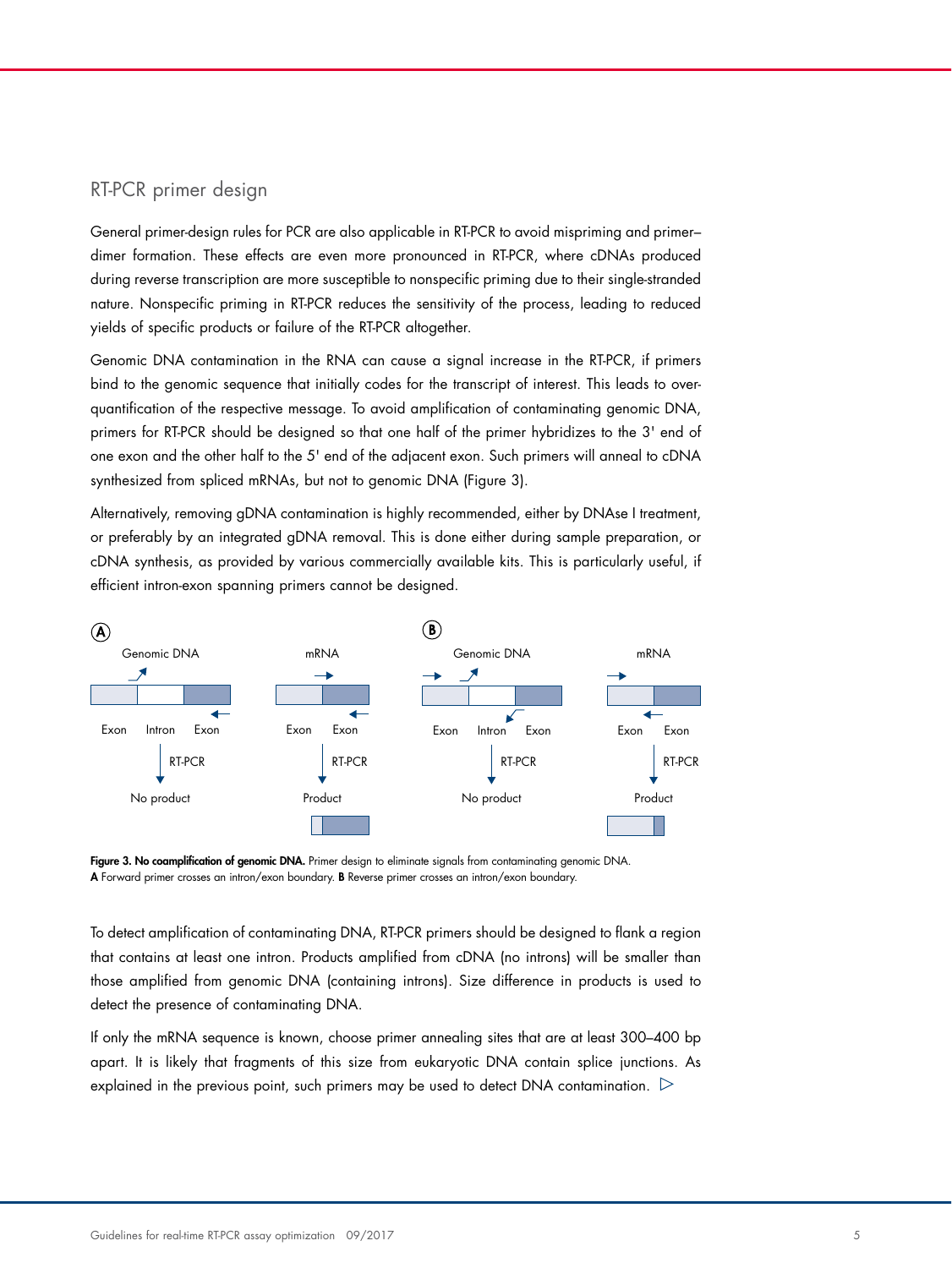If a choice must be made, primer efficiency and specificity are paramount. With access to very efficient and specific primers designed in just one exon, it would be ill advised to use less efficient/ specific primers to cover exon-intron junctions.

In summary, the following factors should be considered when designing primers for RT-PCR:

- Annealing temperature can affect RT-PCR efficiency and sensitivity
- High primer concentrations can cause mispriming and primer–dimer formation
- A stringent hot start is essential for optimal RT-PCR performance
- Primer design in RT-PCR can prevent signals from contaminating DNA. For best results, DNA-free RNA should be used in order to avoid misquantification caused by DNA in RT-PCR.

#### Enzymes used in RT-PCR

cDNA is synthesized from RNA templates using reverse transcriptases — RNA-dependent DNA polymerases are normally isolated from a variety of retroviral sources (e.g., from Avian Myeloblastosis Virus [AMV] or Moloney murine leukemia virus [MMLV]). Although thermostable DNA polymerases such as Tth DNA polymerase also exhibit reverse transcriptase activity under specific conditions, these enzymes are not as efficient for reverse transcription as mesophilic reverse transcriptases.

#### Multiplex RT-PCR

Multiplex, real-time RT-PCR allows simultaneous quantification of several RNA targets in the same reaction. Multiplexing is possible with either one- or two-step RT-PCR. Multiplex RT-PCR offers many advantages for applications such as gene expression analysis, viral load monitoring, and genotyping. The target gene(s) as well as an internal control are co-amplified in the same reaction, eliminating the well-to-well variability that would occur if separate amplification reactions were carried out. The internal control can be either an endogenous gene that does not vary in expression between different samples or an exogenous nucleic acid. For viral load monitoring, the use of an exogenous nucleic acid as internal control allows the following parameters to be checked: the success of sample preparation, the absence of inhibitors, and the success of PCR. Multiplex analysis ensures high precision in relative gene quantification, where the amount of a target gene is normalized to the amount of a control reference gene. Quantification of multiple genes in a single reaction also reduces reagent costs, conserves precious sample material, and allows increased throughput.

Multiplex RT-PCR is made possible by the use of sequence-specific probes that are each labeled with a distinct fluorescent dye and an appropriate quencher moiety. This means that the emission maxima of the dyes must be clearly separated and must not overlap with each other. In addition, reactions must be carried out on an appropriate real-time cycler that supports multiplex analysis (i.e. the excitation and detection of several non-overlapping dyes in the same well or tube).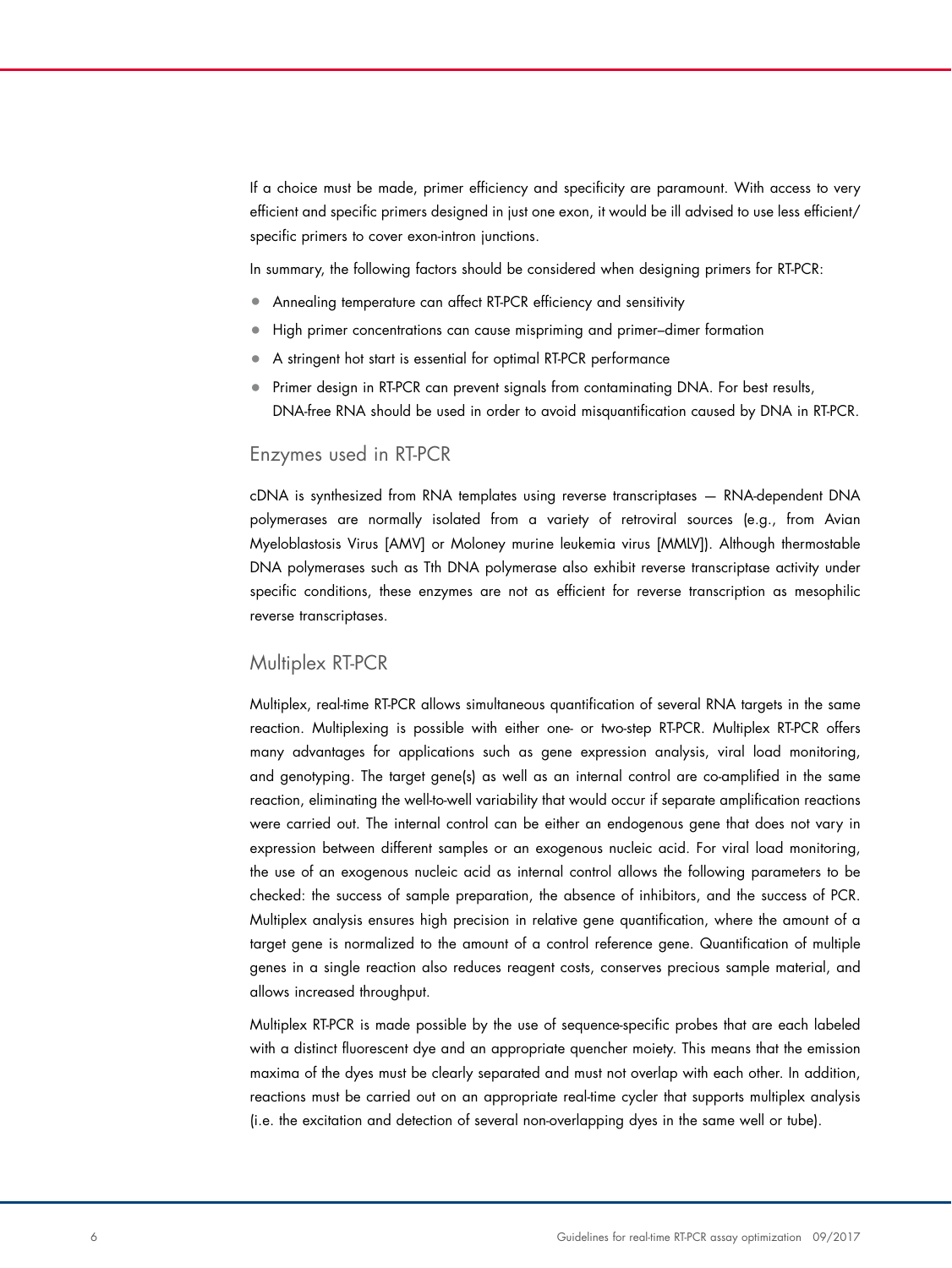Real-time RT-PCR is a sensitive and accurate method of quantitating gene expression, if the crucial RT step of real-time RT-PCR is performed with care. Attention must be given to common RT pitfall factors such as choosing the appropriate assay type, RT enzyme and probe type and accounting for secondary structure and gDNA presence during experimental design. Properly optimized, realtime RT-PCR can be utilized with great efficiency.

Try our [QuantiNova](https://www.qiagen.com/nl/landing-pages/quantinova/?cmpid=QVen8GAQuantiNova_brand&kwid=%2Bquantinova) kits for the ultimate in convenience and reliability.